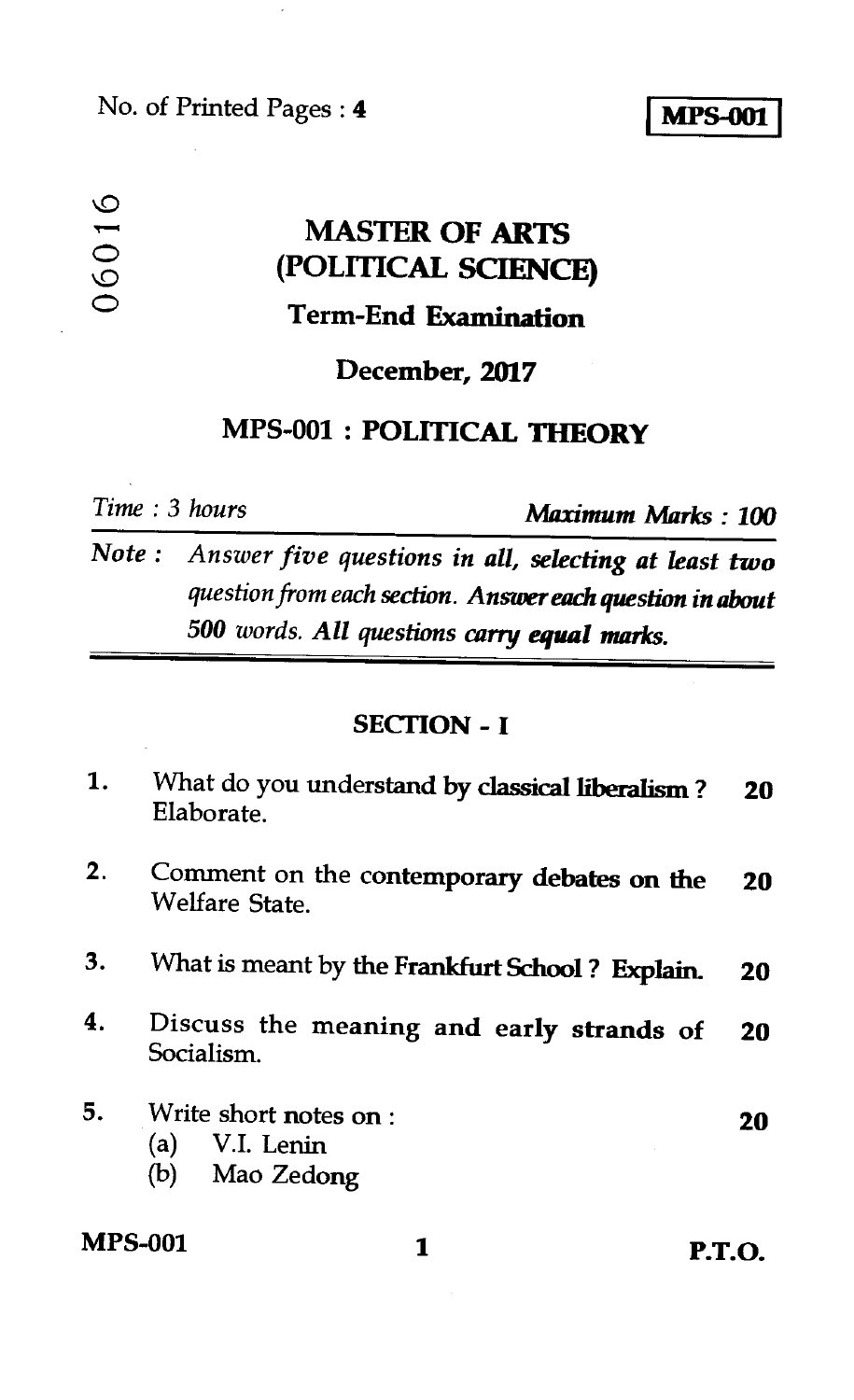#### SECTION - II

| 6.  | Explain the meaning of religious fundamentalism. 20         |    |
|-----|-------------------------------------------------------------|----|
| 7.  | How will you assess multi-culturalism?                      | 20 |
| 8.  | Write notes on:<br>Non-Violence<br>(a)<br>Satyagraha<br>(b) | 20 |
| 9.  | Define identity politics.                                   | 20 |
| 10. | Make a Critiques of Marxism.                                | 20 |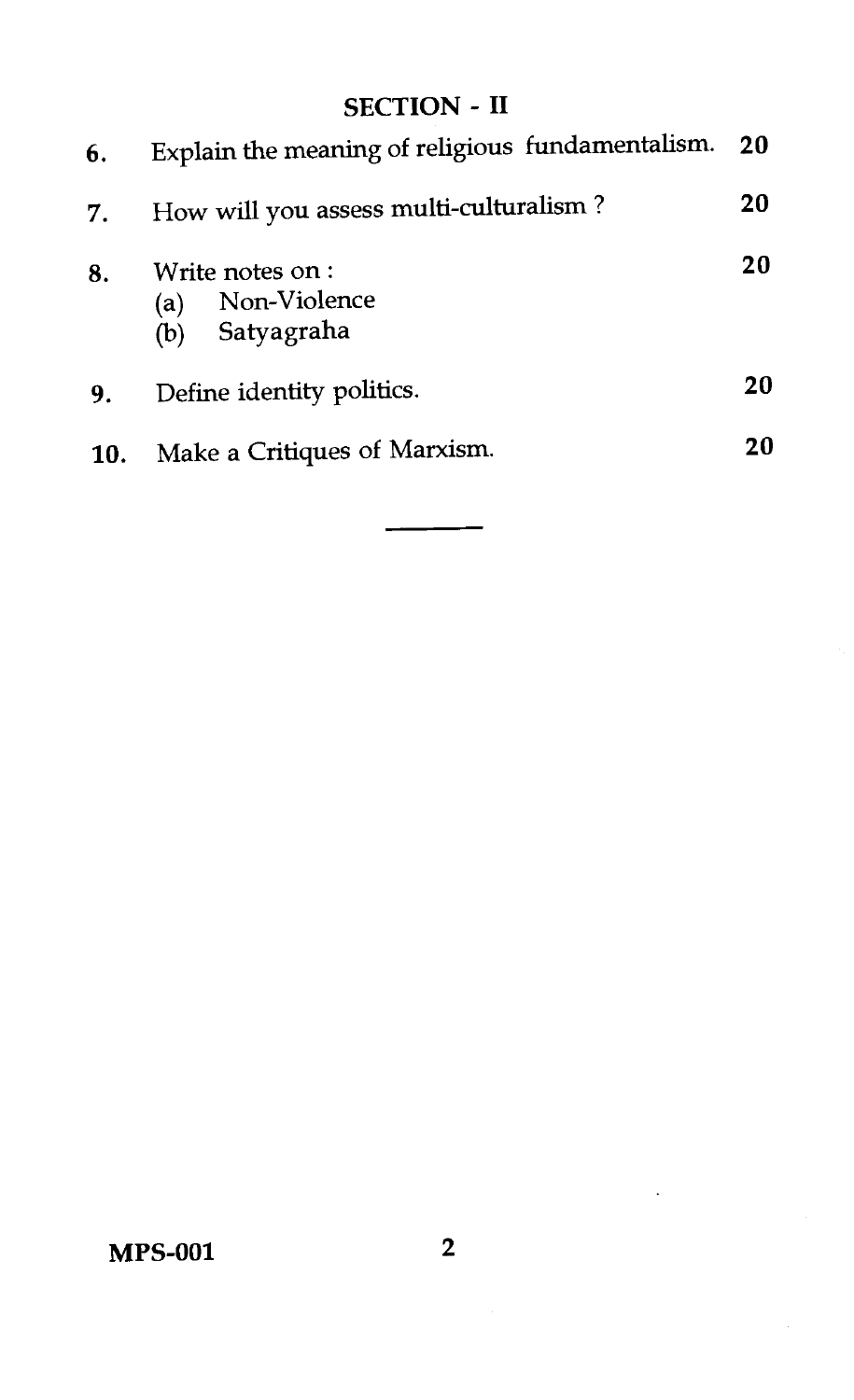# स्नातकोत्तर उपाधि कार्यक्रम (राजनीति शास्त्र) सत्रांत परीक्षा

# दिसम्बर, 2017

## एम.पी.एस.-001: राजनीतिक सिद्धान्त

| समय : 3 घण्टे |                                                                                        | अधिकतम अंक : 100 |
|---------------|----------------------------------------------------------------------------------------|------------------|
|               | <b>नोट :</b> कुल <b>पाँच</b> प्रश्नों के उत्तर दें, प्रत्येक अनुभाग में से कम से कम दो |                  |
|               | प्रश्न चुनते हुये। प्रत्येक प्रश्न का उत्तर लगभग 500 शब्दों में दें।                   |                  |
|               | सभी प्रश्नों के समान अंक हैं।                                                          |                  |

#### अनुभाग - I

| <b>MPS-001</b> | 3                                                          | P.T.O. |
|----------------|------------------------------------------------------------|--------|
|                | माओ जेडौंग<br>(b)                                          |        |
|                | (a) वी.आई. लेनिन                                           |        |
| 5.             | निम्न पर संक्षिप्त लेख लिखें:                              | 20     |
| 4.             | समाजवाद का अर्थ और इसके आरम्भिक रुपों की चर्चा करें।       | 20     |
| 3.             | Frankfurt School का क्या अर्थ है? व्याख्या करें।           | 20     |
| 2.             | कल्याणकारी राज्य पर सामयिक विवादों पर टिप्पणी करें।        | 20     |
| 1.             | क्लासिकी उदारवाद से आप क्या समझते हैं ? विस्तार से बतायें। | 20     |